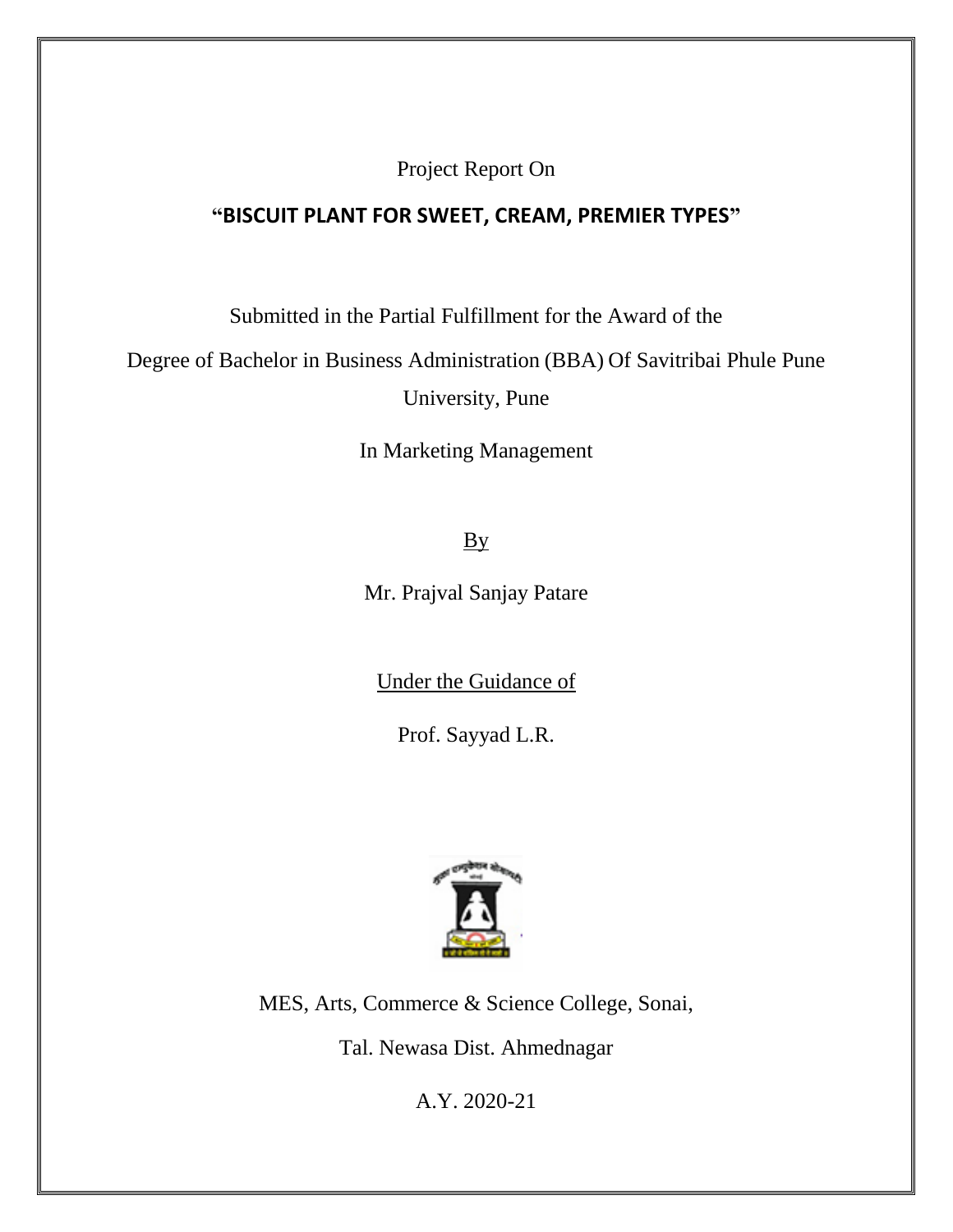## **Certificate**

 This is to certify that **Mr. Prajwal Sanjay Patare** had completed the Project titled **"BISCUIT PLANT FOR SWEET, CREAM, PREMIER TYPES"** in MES, Arts, Commerce & Science College, Sonai, under the guidance of **Prof. Sayyad L.R.** in partial fulfillment of the requirement for the award of degree of Bachelor of Business Management at Savitribai Phule Pune University, Pune.

Internal Examiner External Examiner

Signature of Guide Signature of Student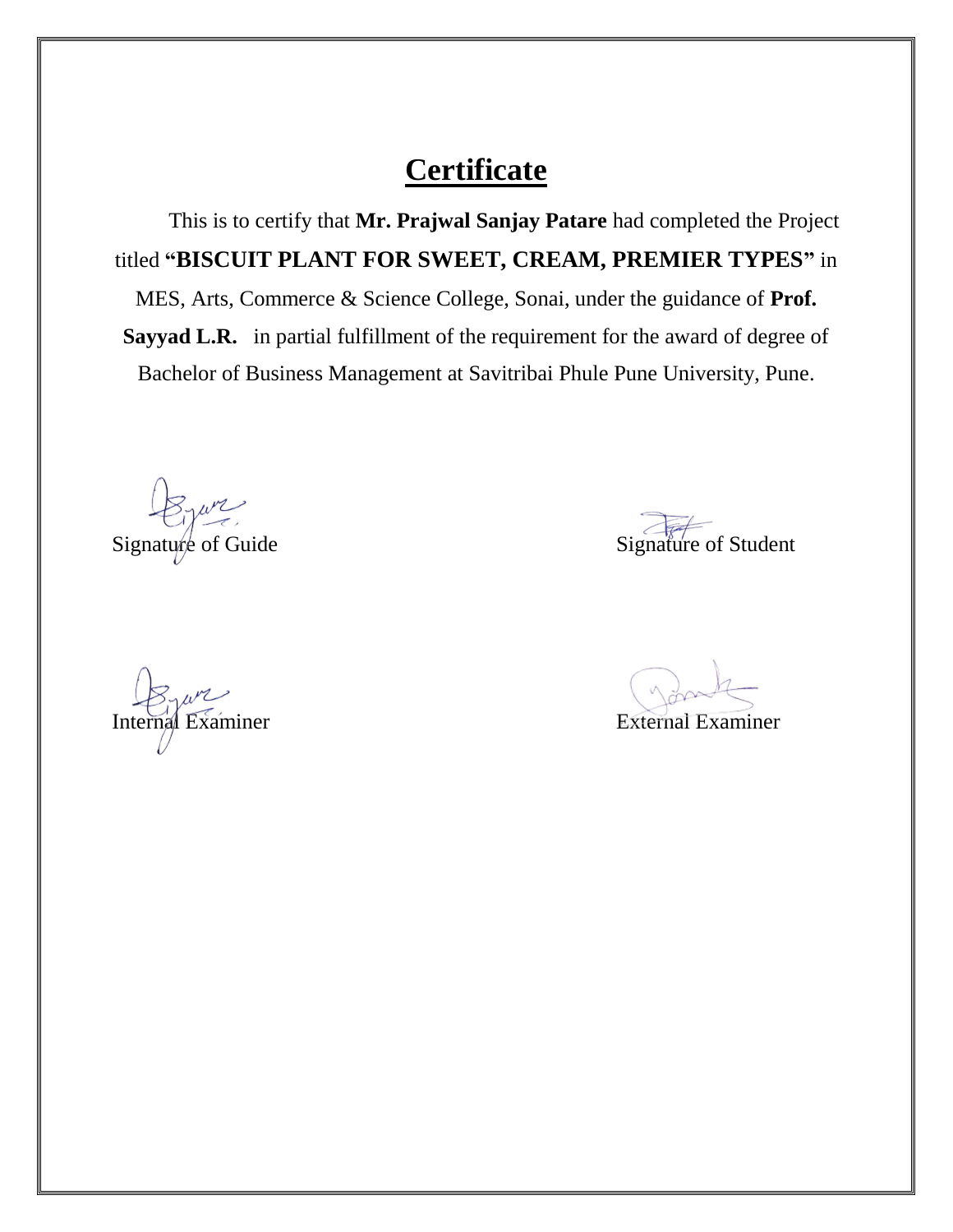# **CONTENTS**

|    | Sr.no   Content                       |
|----|---------------------------------------|
|    | INTRODUCTION TO THE TOPIC             |
| 2. | PRODUCTS AND ITS APPLICATION          |
| 3. | DESIRED QUALIFICATION FOR PROMOTER    |
|    | <b>INDUSTRY OUTLOOK/TREND</b>         |
| 5. | MARKET POTENTIAL AND MARKETING ISSUES |
| 6. | RAW MATERIAL REQUIREMENTS             |
| 7. | <b>CONCLUSION</b>                     |
|    | <b>SUGGESTION AND RECOMMENDATION</b>  |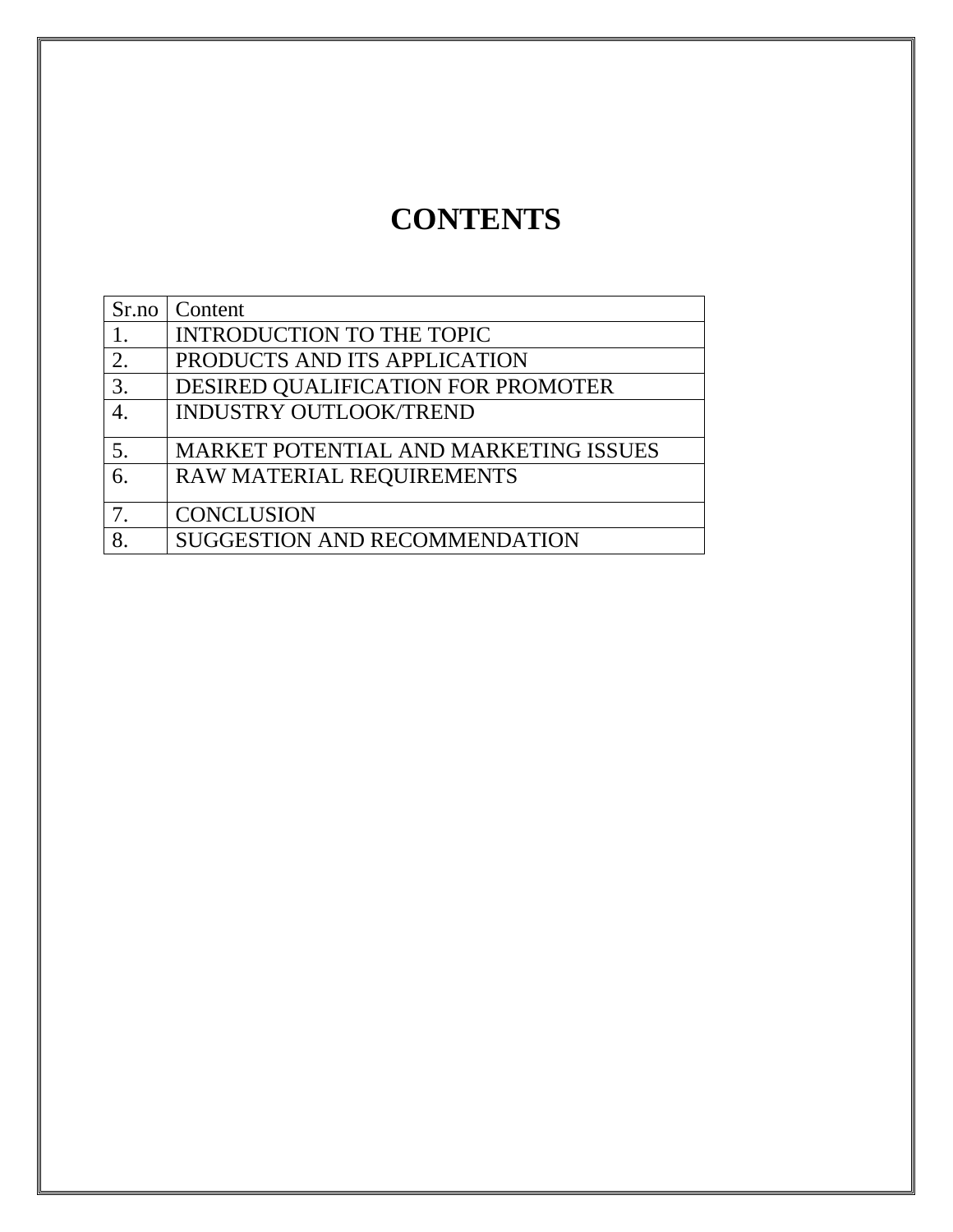#### **1. INTRODUCTION**

The word 'Biscuit' is derived from the Latin words 'Bis' (meaning 'twice') and 'Coctus' (meaning cooked or baked), history evidence is that biscuits are made since  $17<sup>th</sup>$  century. Typically, bbiscuits are small baked products made principally from flour, sugar and fat. They typically have a moisture content of less than **4%** and when packaged in moisture proof packing material has a long shelf life, perhaps six months or more. The appeal to consumers is determined by the appearance and eating qualities. Biscuits are mainly of two types: hard dough and soft dough biscuits depending on water activity of dough. Biscuits are made in many shapes and sizes with or without embossed designs or logos. They are of different flavours as well they may be coated with chocolate, sandwiched with a fat-based filling.

Biscuit making is a conventional activity in India and in many other countries. The biscuits are produced by organized sector in large quantities, however, unorganized sector having prominent share in market. Despite the advent of modern, large capacity and automatic biscuit making plants, large section of people especially in semi-urban and rural areas still prefer fresh biscuits from local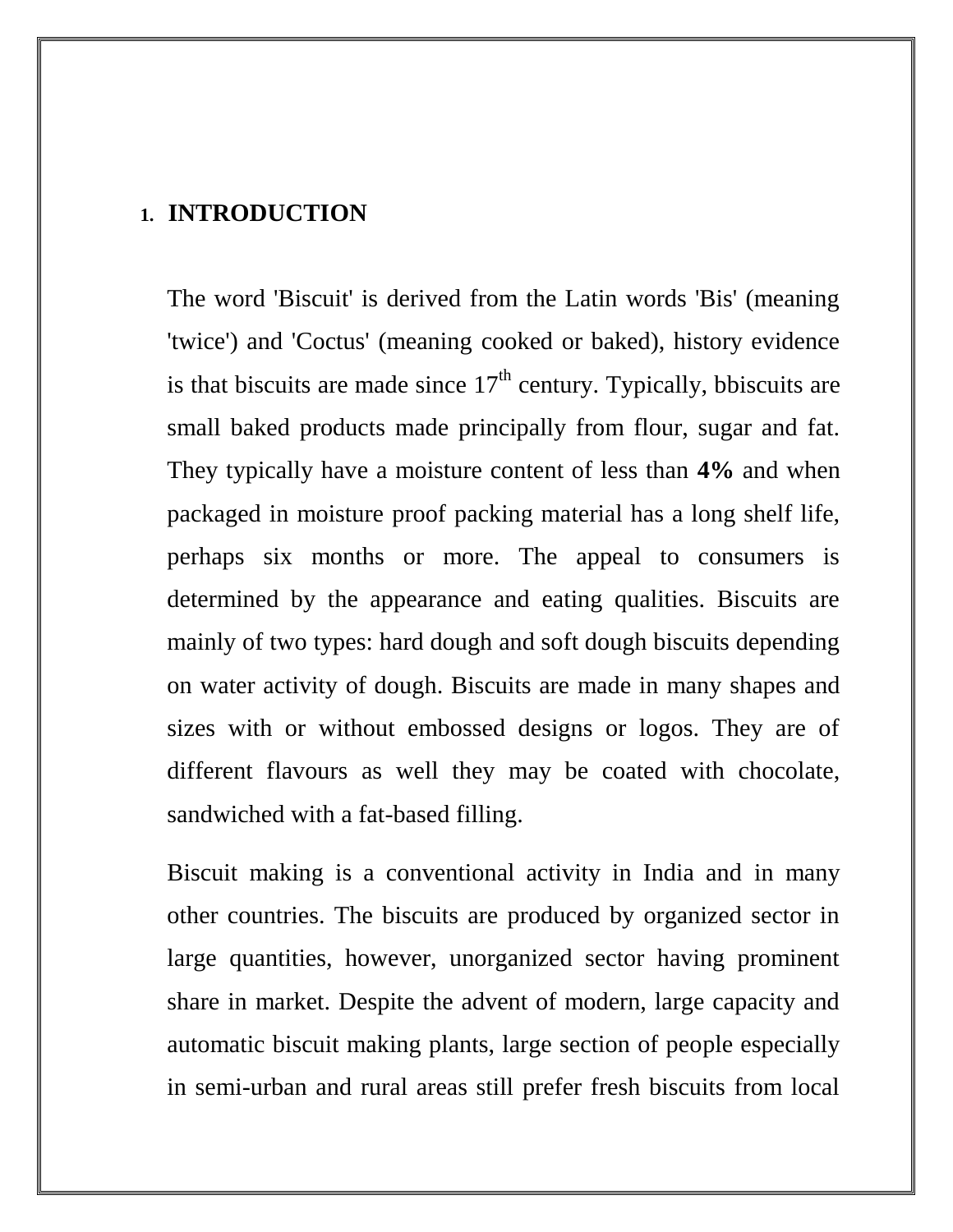bakery as they are cheap and offer many varieties. These manufacturers are able to cater to some typical local palate as well. Thus, they are able to withstand competition from organized sector units.

### **2. PRODUCTS AND ITS APPLICATION:**

- Biscuits products are ready to eat and convenient to use at any place or anytime.
- Biscuits having a good food value with substantial energy, protein, carbohydrates and minerals apart from pleasing taste and texture. Handy foods for breaking hunger.
- Diabetic, protein-rich, gluten-free and multi-grain biscuits are available and capturing good markets among health conscious people.

### **Plant Capacity & Product-Mix:**

It is proposed here to produce 5 tons of glucose per day. On the similar line, one can produce other varieties of biscuits like cookies, salty, sandwich biscuits etc.

### **3. DESIRED QUALIFICATION FOR PROMOTER:**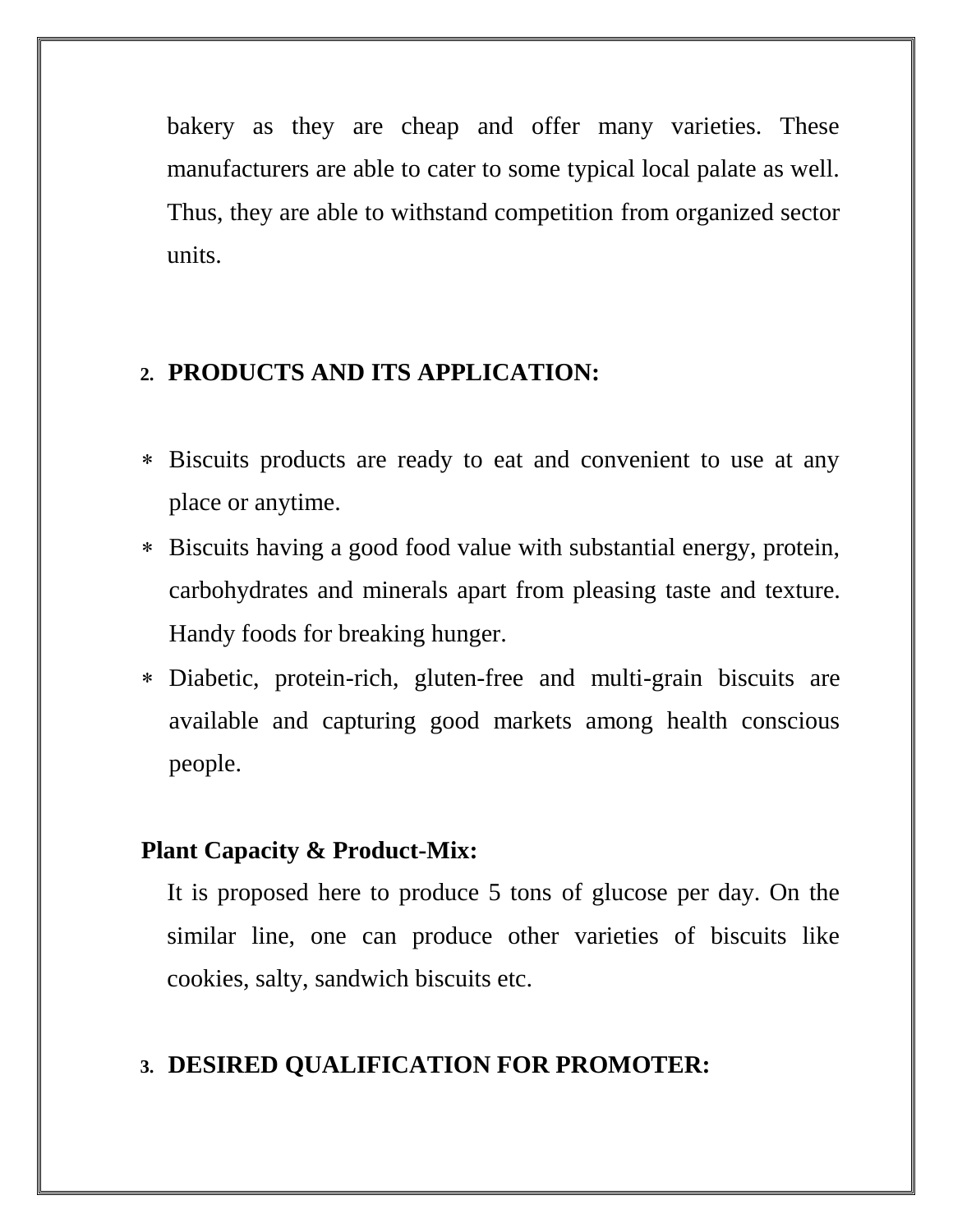The promoters must be competent to perform right from market vigilance, product technology, machinery specs and automation, well versed with food laws, quality parameters, capable for doing liaison with government and statutory bodies as well for financing for capital and working expenditure.

#### **4. INDUSTRY OUTLOOK/TREND**

The biscuit manufacturing industry is growing at the rate of 8% per annum. Now with GST in place more growth will be in organized sector. The trend is to go for more variety, taste, healthy products and innovative packaging. The completion is also very much in this industry and therefore creativity and innovation in products and packaging will decide the growth of this sub-sector

# **5. MARKET POTENTIAL AND MARKETING ISSUES, IF ANY:**

The biscuits and cookies industry in India, valued at INR 15,000 crores is growing at CAGR of 8% over the last three years. It is estimated that the industry will be worth nearly INR 30,000 crores by FY 2019. The industry can be classified into two separate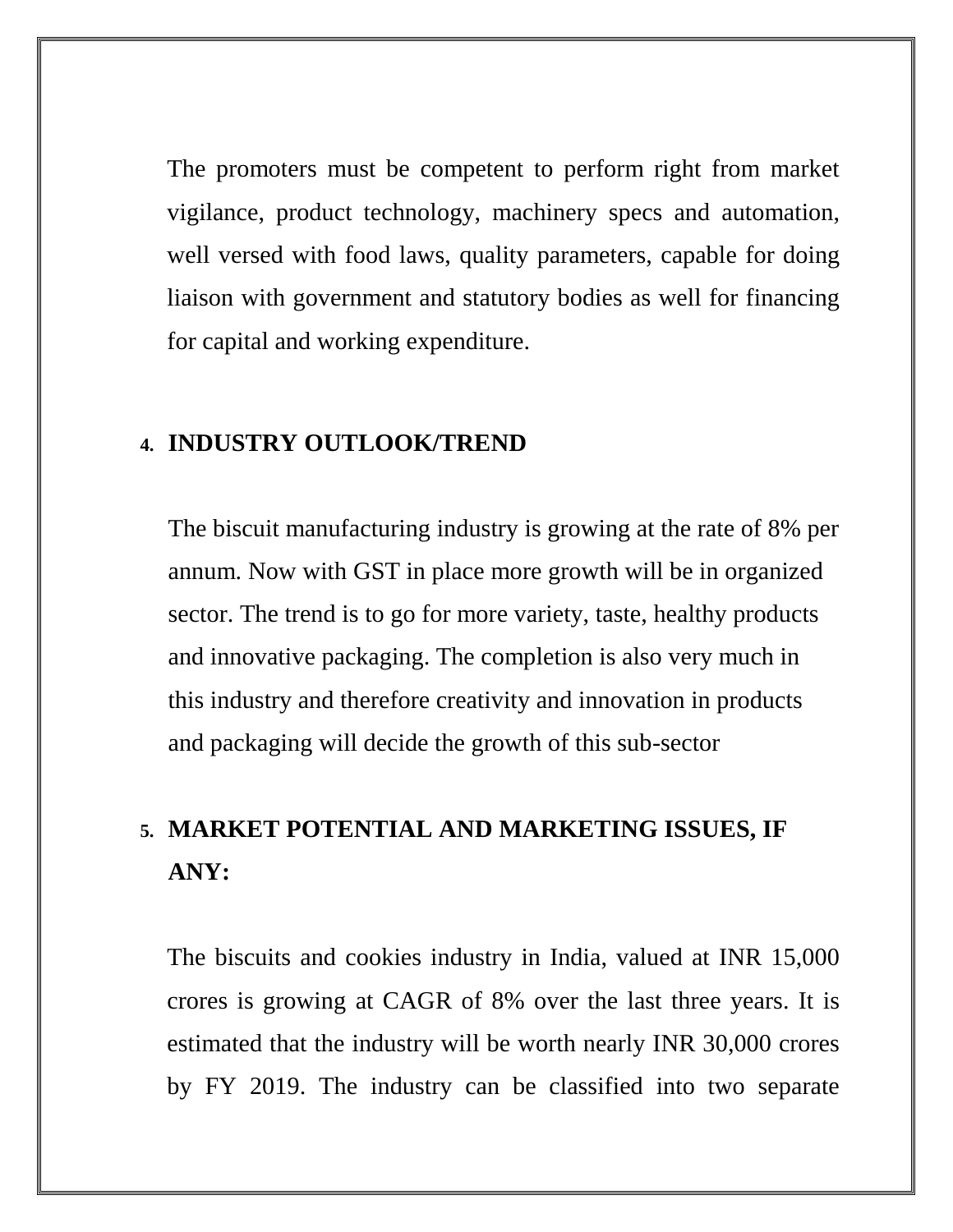sectors – organized and unorganized. Biscuits and breads are the major components of the Indian bakery industry and together these two account for almost 80 percent of the aggregate production. Nowadays the biscuit industry contributes approximately 33 percent of the total production of the bakery industry. 70 percent of the biscuits in India are produced by the small scale sector.

Per capita consumption of biscuits in India has been estimated at 2 kg. This is fairly low compared to the per capita consumption of over 10kg in the US and the UK and over 4.5kg in the South-east Asian countries (Hong Kong, Singapore, Thailand, etc.). India is also one of the leading producers of biscuits in the world along with the US and China. Approximately 17 percent of the biscuits produced in India is exported to locations such as the following: USA, UK, Ghana, Angola, Haiti, UAE, etc.

With rising incomes, consumers are being lured towards cream biscuits and cookies instead of glucose biscuits Premium biscuits are likely to increase its share by FY 2019 as manufacturers are now aggressively entering the premium biscuit and cookie segment on account of higher margins prevalent in this category.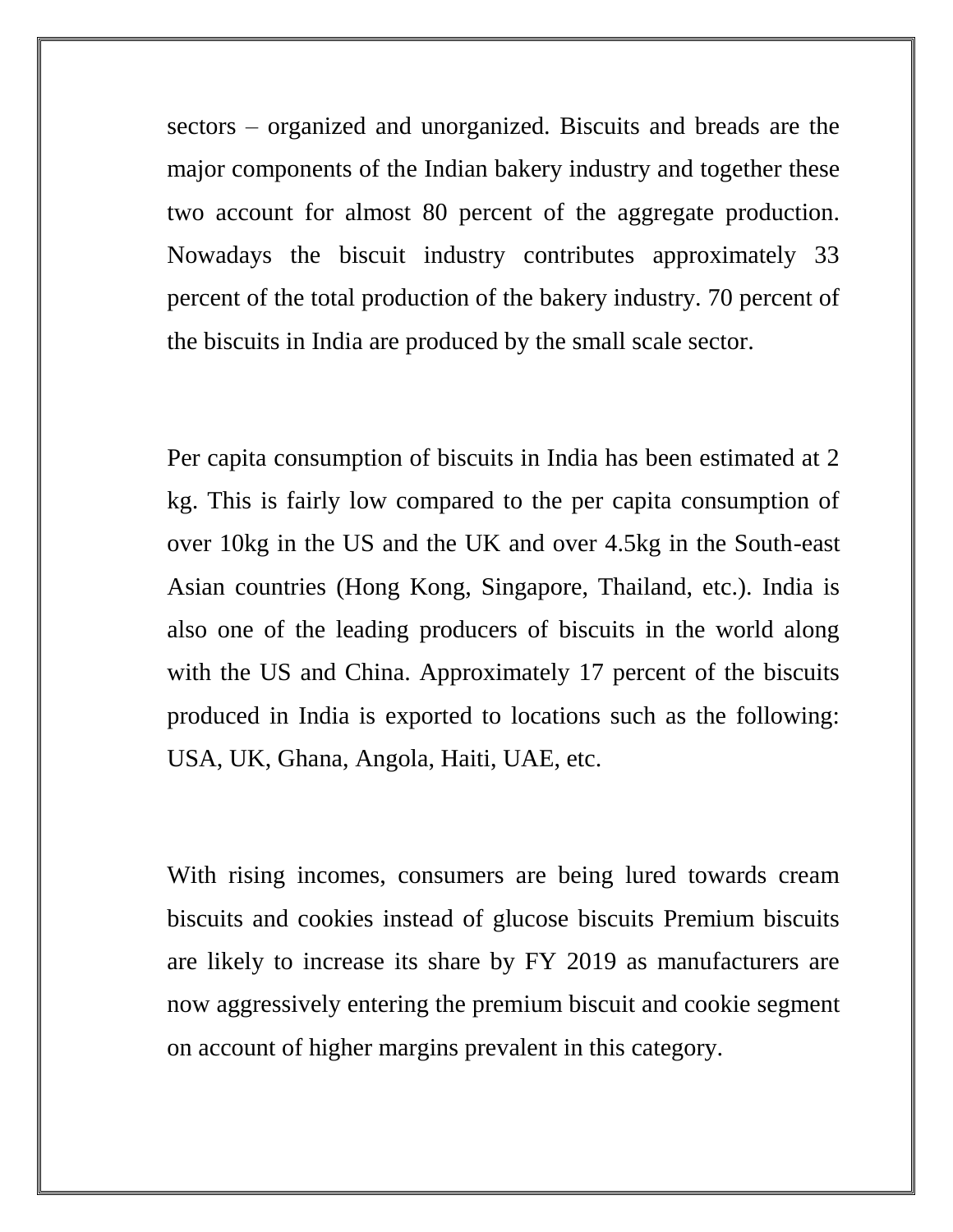The leading biscuit brands in India are: PARLE, BRITANIA, PRIYA GOLD, ANMOL, HORLICKS, CREMICA, SUNFEAST, BISKFARM, ROSE, SOBISCO, DUKES, NEZONE, etc. Apart from Indian brands, imported brands popular in India are: OREO, SUMO, HAPPYBITE, etc.

While there is a swirl of things going on (blogs are posted, websites are updated and the marketing strategy progresses) it is I mportant that all results and happenings are communicated to the rest of the team. Marketing managers that do not have a working system for collecting, organizing, interpreting, and communicating their campaign data to the rest of the team are ill-equipped to analyze and improve their marketing strategy.

In addition to this, poorly collected data or a lack of data can cause poor and uncomfortable communication between marketing managers and their superiors

Inbound marketing agencies exist to do the research and detailed work involved in deciding which new inbound marketing trends to embrace, as well as how to go about implementing them into business' marketing.

The process of figuring out which target audience matches the social media and target audience you should focus on can be left in an inbound marketing agency's hands. They will produce the information for you, saving you a whole lot of energy and time.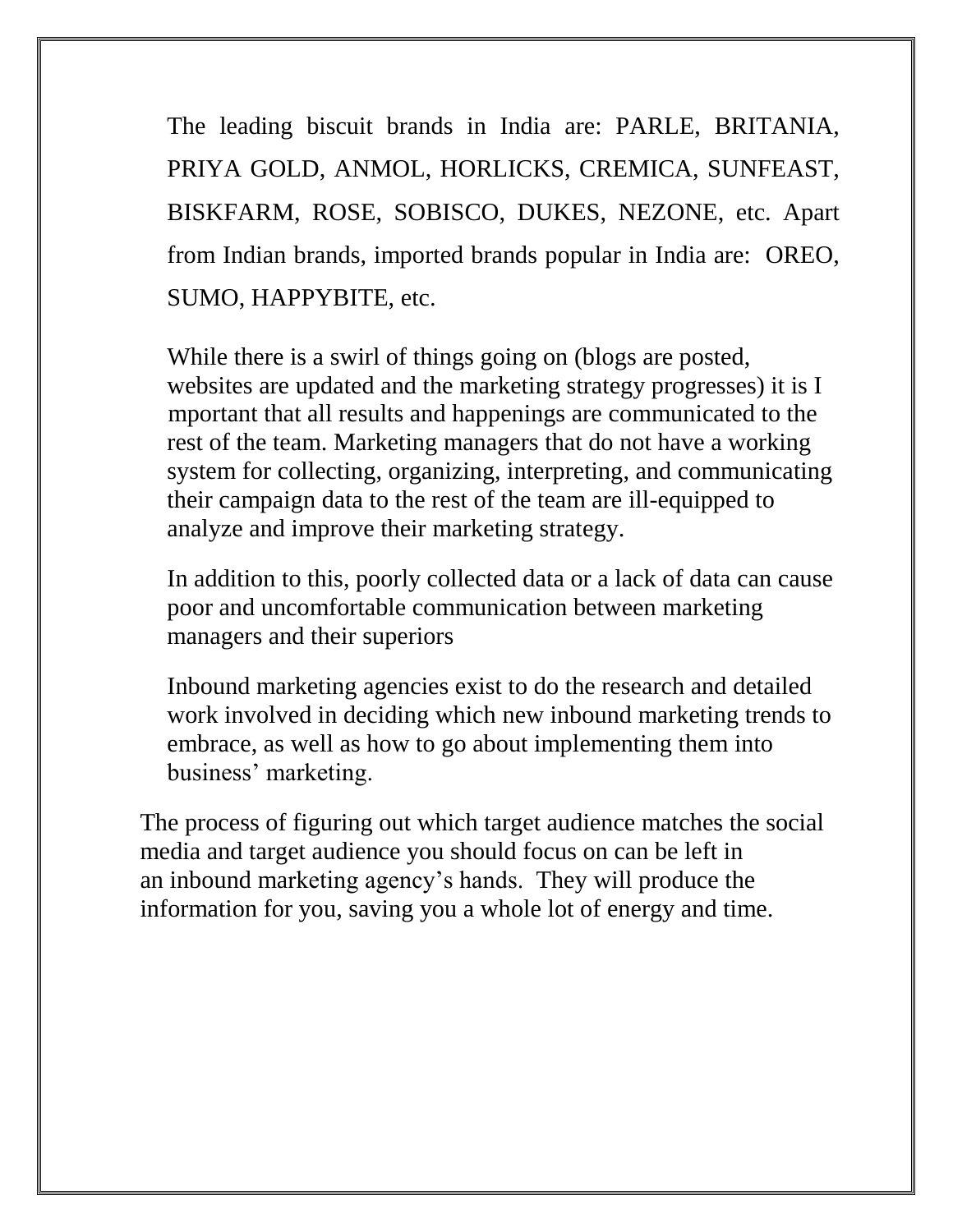# **6. RAW MATERIAL REQUIREMENTS:**

# **Requirements of Raw Material**

| <b>Sr. No.</b> | <b>Raw Material</b>   | <b>Tons/Annum</b> |
|----------------|-----------------------|-------------------|
| 1              | Maida                 | 927.314           |
| $\overline{2}$ | Sugar                 | 278.194           |
| 3              | <b>Liquid Glucose</b> | 92.731            |
| $\overline{4}$ | Palmolein             | 176.190           |
|                | <b>Skimmed Milk</b>   |                   |
| 5              | Powder                | 8.140             |
| 6              | Flavour               | 1.649             |
| 7              | Salt                  | 9.994             |
|                | Ammo. Bi-             |                   |
| 8              | Carbonate             | 11.849            |
| 9              | Soda                  | 4.121             |
|                | Sodium Meta Bi-       |                   |
| 10             | Sulphite              | 0.155             |
| 11             | Lecithin              | 0.567             |
| 12             | Water                 | 139.097           |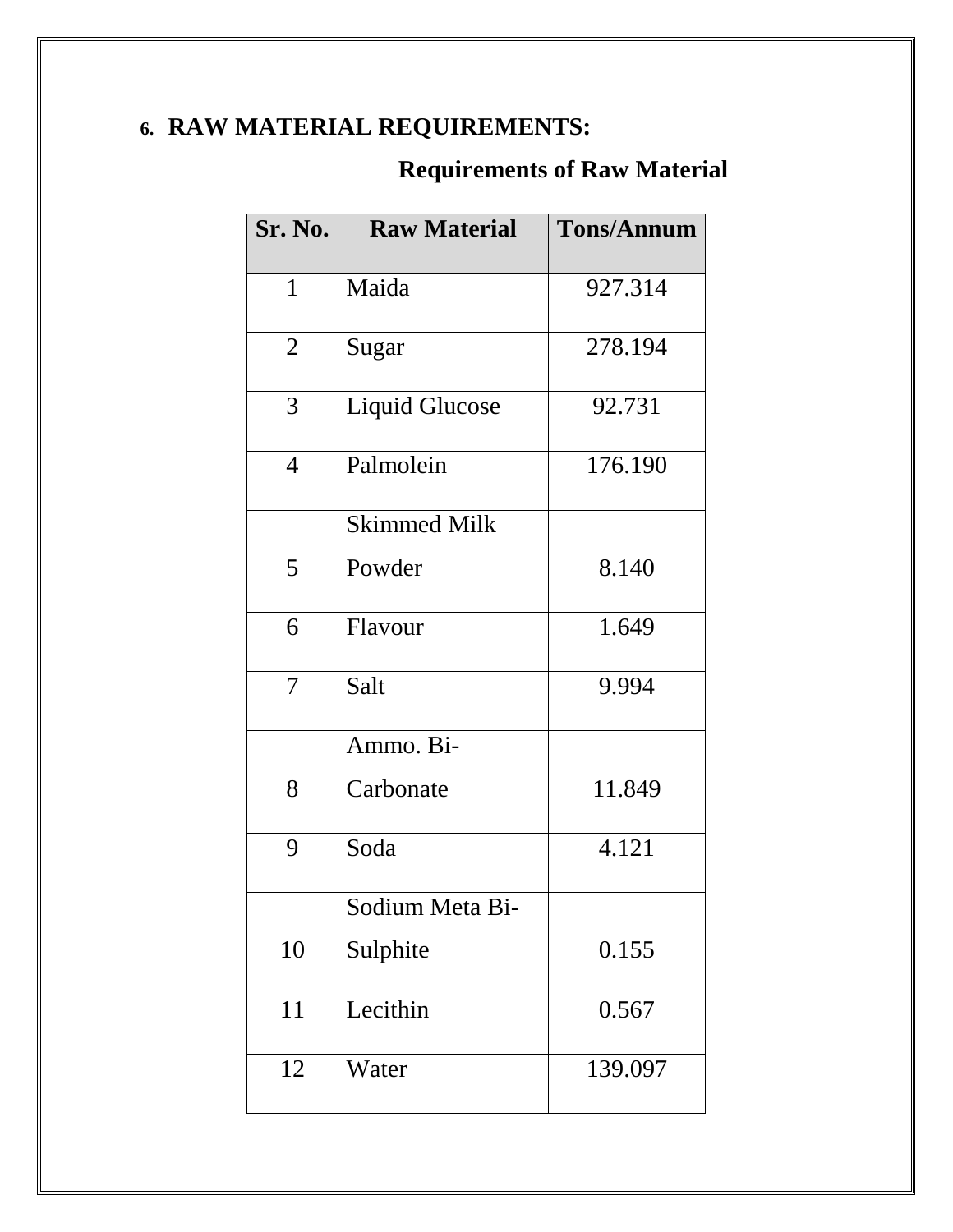|--|

#### **7. MANUFACTURING PROCESS:**

Biscuit manufacturing consists of four major processes: mixing, forming, baking and packing. Mixing is a crucial process where shifted flour is mixed with other ingredients and additives in right proportion to form dough of right consistency as per type of biscuit to be produced. The mixing may be carry out in single or double or triple stages as per type of biscuit, ingredients and additives mixing characteristics and required consistency of dough for molding. The mixed dough of required consistency is then fed on to the processing line where it is sheeted or laminated, then cut into required dimensions under rotary molding machine followed by baking in four stage oven where every baking zone has different temperature to bake individual piece of biscuit to get right color, taste and aroma. Thus baked biscuits are needed to cool properly in a well-designed cooling zone or belt. The cooled biscuits are then packed and dispatched. For making cream sandwiched biscuits, first cream is prepared with proper whooping, cream spreader is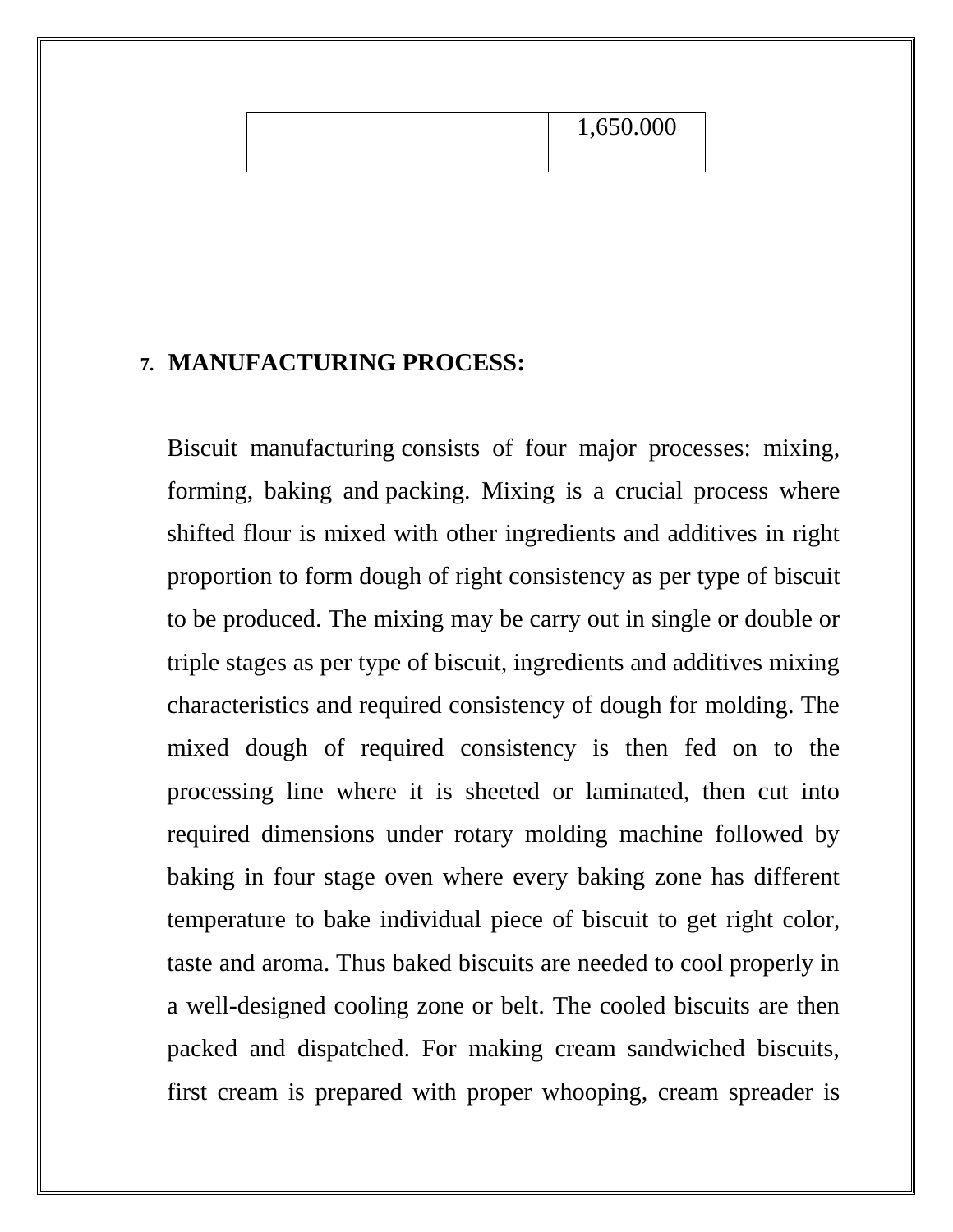needed and then a special machine for packing of cream sandwiched biscuit is required to pack them.

Mixing process in biscuit production is crucial, being the first of the four major production steps where all the ingredients are perfectly blended to allow the baker to produce the perfect biscuit.

Biscuits are one of the most popular snacks around the world and liked and enjoyed by people of all age groups. The thing that most people enjoy about a biscuit is that it can be taken with anything from a cup of tea or coffee to milk or just nibbled alone. They can be dunked or eaten as is.

Biscuits come in many shapes and forms but each one, quite simply, needs the right ingredients mixed perfectly to produce the desired end product. There are primarily four stages of making the biscuit in a factory – mixing, forming, baking, and cooling.

In the mixing stage, flour, fat, sugar, water and other ingredients are mixed together in the right proportion in large mixers to form the dough. The mixing time is carefully managed to achieve uniform distribution of ingredients and the right dough consistency.

### **Correct Proportions**

During this process, all ingredients like flour, fat, sugar are put together in the right proportion for dough mixing and then the mix is fed into the mixers. During this process, the dough temperature and mixing time play an important role.

Mixing time is normally around 15 minutes, depending on factors like flour characteristics.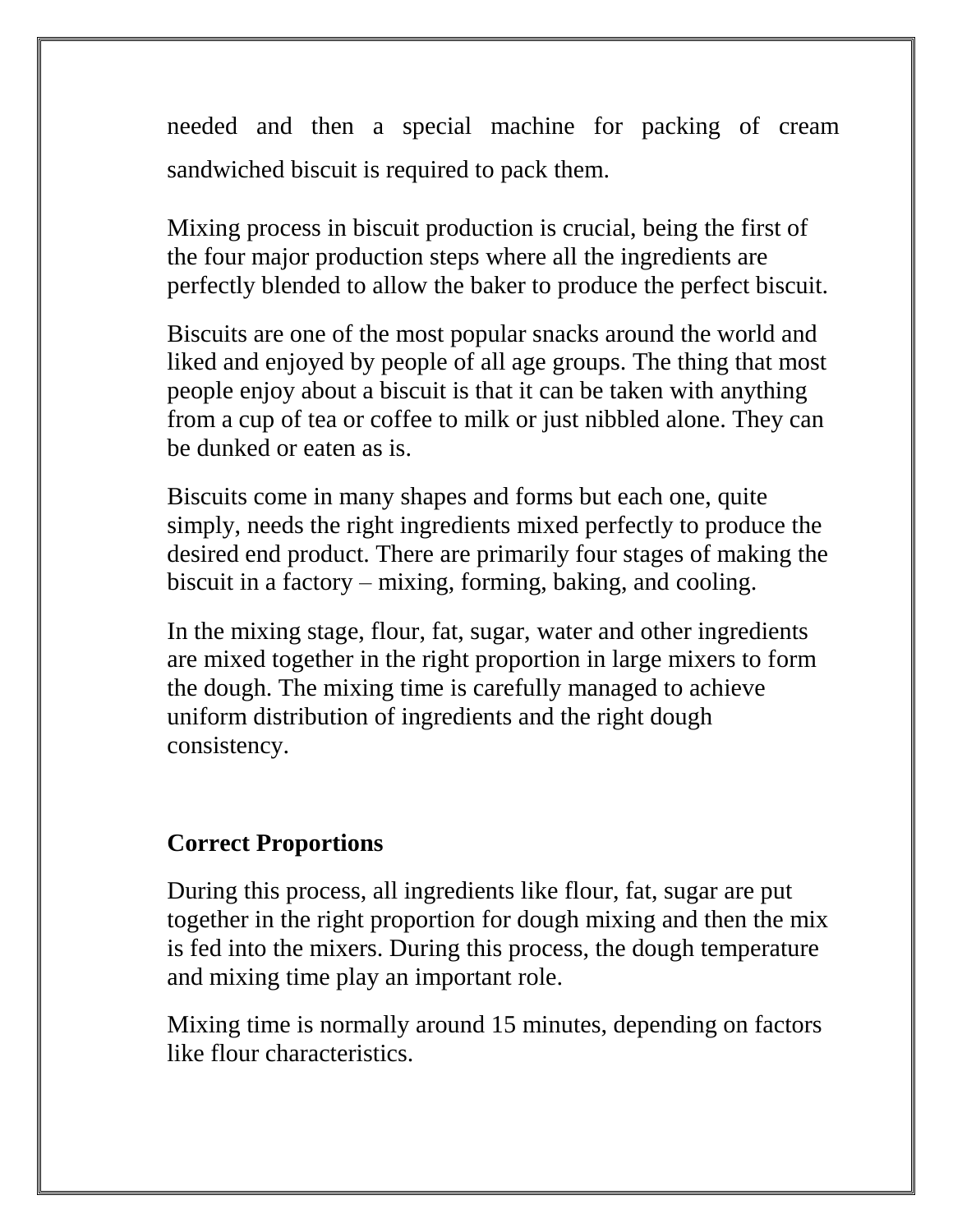Biscuits differ, however, from other baked goods like bread in that they have lower moisture content and maintaining this in the mixing process is crucial too.

So, control of the mixing process is important and [Reading Bakery](https://www.worldbakers.com/process/preventive-maintenance-checklist-industrial-ovens/)  [Systems](https://www.worldbakers.com/process/preventive-maintenance-checklist-industrial-ovens/) reckon its continuous mixing systems allow this. Continuous mixing, the company says, offers bakers an opportunity to provide front-end control to the process.

Reading's Exact Continuous Mixing System automatically meters ingredients and produces dough continuously to ensure that all dough is processed at the same age, meaning that no single batch has been sitting longer than any other.

## **8. MANPOWER REQUIREMENT:**

| <b>Manpower Total</b><br><b>Requirements</b> | <b>Persons</b> |
|----------------------------------------------|----------------|
| <b>Technical Staff</b>                       | 5              |
| Adm. Staff                                   | 10             |
| <b>Marketing Staff</b>                       | 10             |
| Labour                                       | 125            |
| Total                                        | 150            |

## **Requirements of Manpower**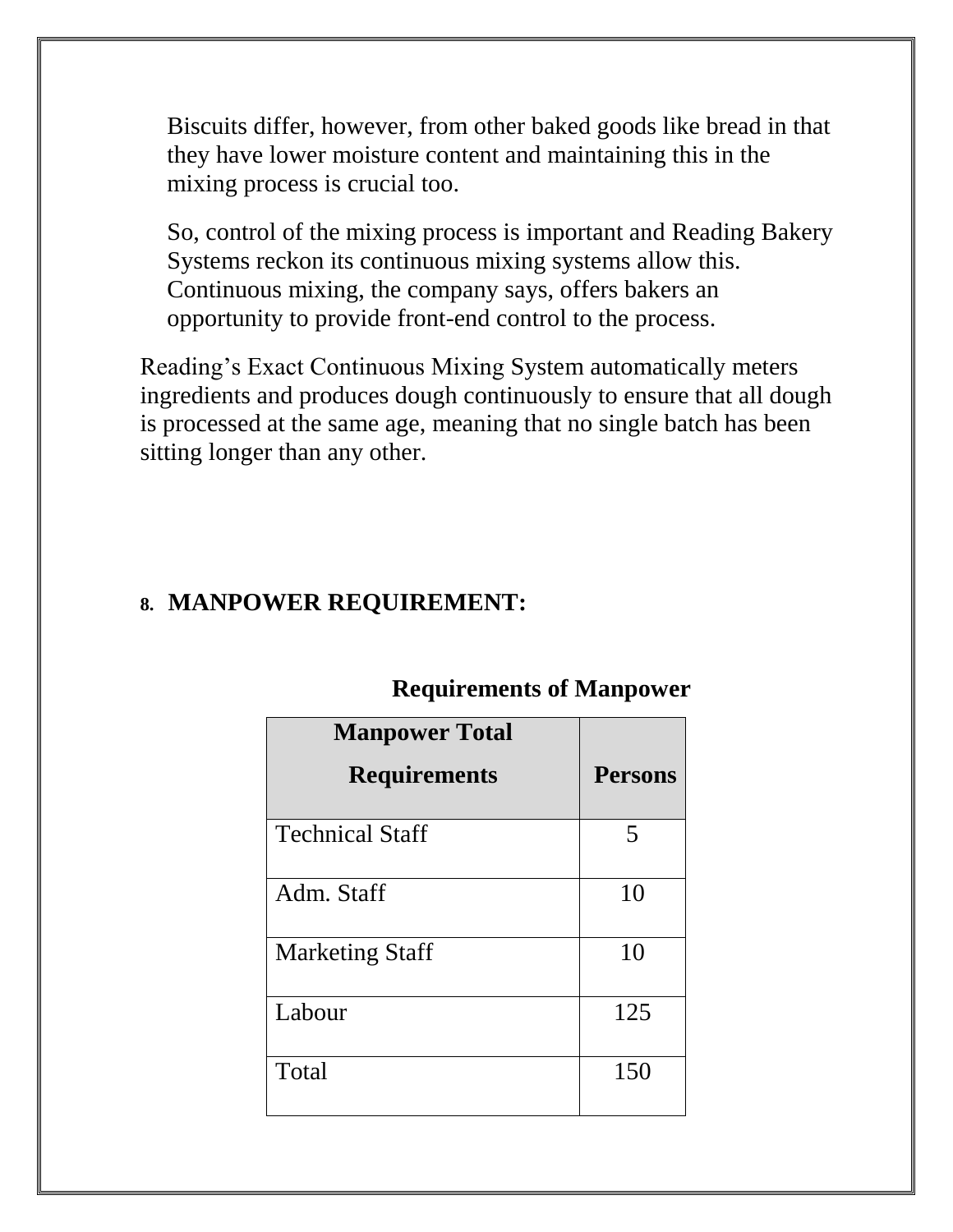## **9. IMPLEMENTATION SCHEDULE:**

| <b>Project Stages</b> | <b>MONTHS</b> |                |   |                |   |   |                |   |   |    |
|-----------------------|---------------|----------------|---|----------------|---|---|----------------|---|---|----|
|                       | $\mathbf{1}$  | $\overline{2}$ | 3 | $\overline{4}$ | 5 | 6 | $\overline{7}$ | 8 | 9 | 10 |
| Purchase of Land      |               |                |   |                |   |   |                |   |   |    |
| Completion of         |               |                |   |                |   |   |                |   |   |    |
| <b>Building</b>       |               |                |   |                |   |   |                |   |   |    |
| Ordering of           |               |                |   |                |   |   |                |   |   |    |
| Machinery             |               |                |   |                |   |   |                |   |   |    |
| Delivery of           |               |                |   |                |   |   |                |   |   |    |
| Machinery             |               |                |   |                |   |   |                |   |   |    |
| Term/Wkg Loan         |               |                |   |                |   |   |                |   |   |    |
| Sanction              |               |                |   |                |   |   |                |   |   |    |
| Installation of       |               |                |   |                |   |   |                |   |   |    |
| Machinery             |               |                |   |                |   |   |                |   |   |    |
| Commissioning of      |               |                |   |                |   |   |                |   |   |    |
| Plant                 |               |                |   |                |   |   |                |   |   |    |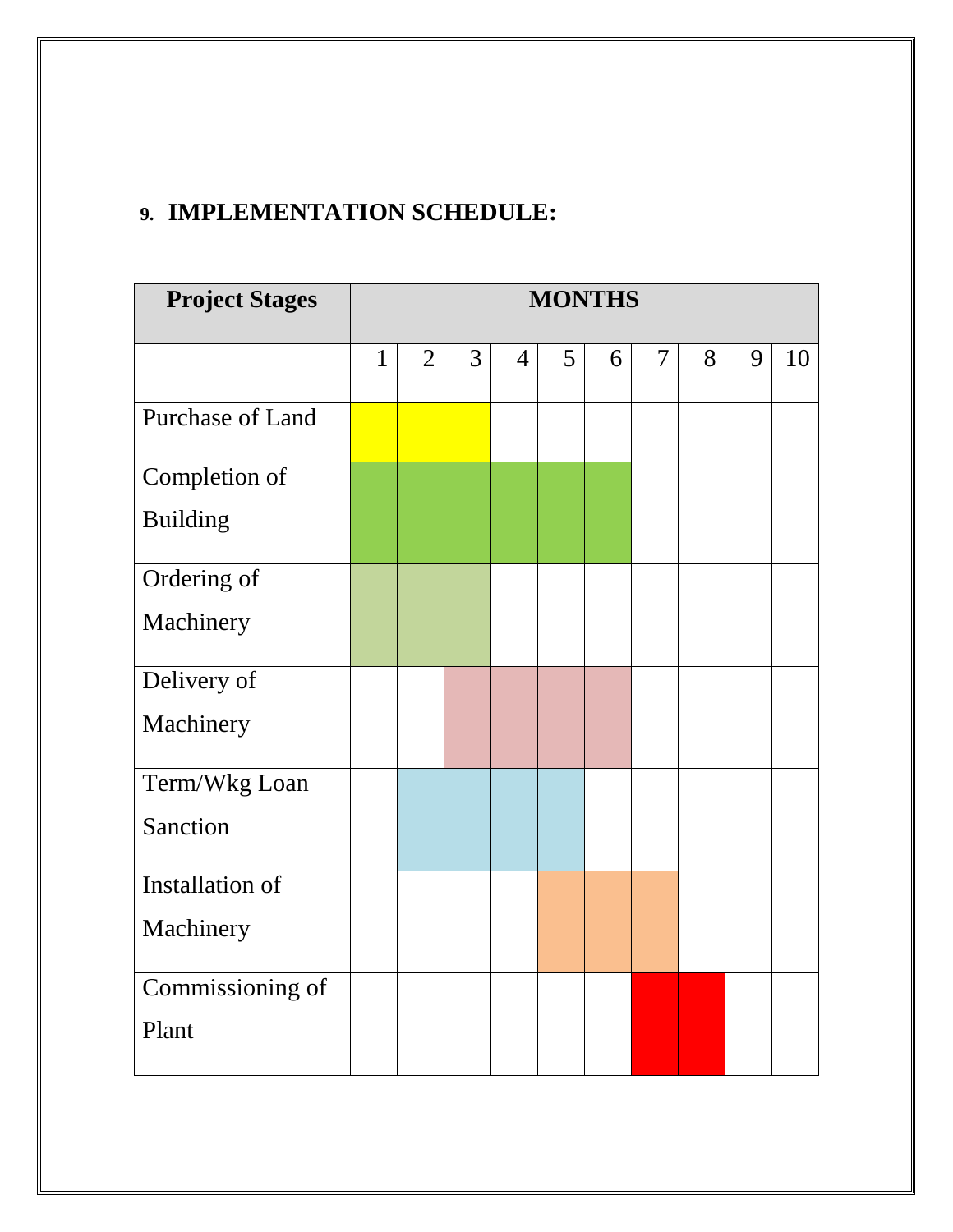| <b>RM/Inputs</b> |  |  |  |  |  |
|------------------|--|--|--|--|--|
| Procurement      |  |  |  |  |  |
| Manpower         |  |  |  |  |  |
| Appointments     |  |  |  |  |  |
| Commercial       |  |  |  |  |  |
| Production       |  |  |  |  |  |

## **10. COST OF PROJECT:**

|                |                                    |       |                  | Rs.    |
|----------------|------------------------------------|-------|------------------|--------|
| <b>Sr. No.</b> | <b>Costing Heads</b>               | Qty.  | <b>Rate/Unit</b> | Lacs   |
| $\mathbf{1}$   | Land in Sq. $M_{\star}$ + Expenses | 2,000 | 1,000.00         | 20.00  |
| 2              | <b>Building</b>                    | 1,000 | 9,000.00         | 90.00  |
| 3              | Plant & Machinery                  |       |                  | 221.00 |
| $\overline{4}$ | <b>Other Capital Investment</b>    |       |                  | 10.00  |
| 5              | Contingency                        |       |                  | 10.00  |
|                | <b>Total Cost of Project</b>       |       |                  | 351.00 |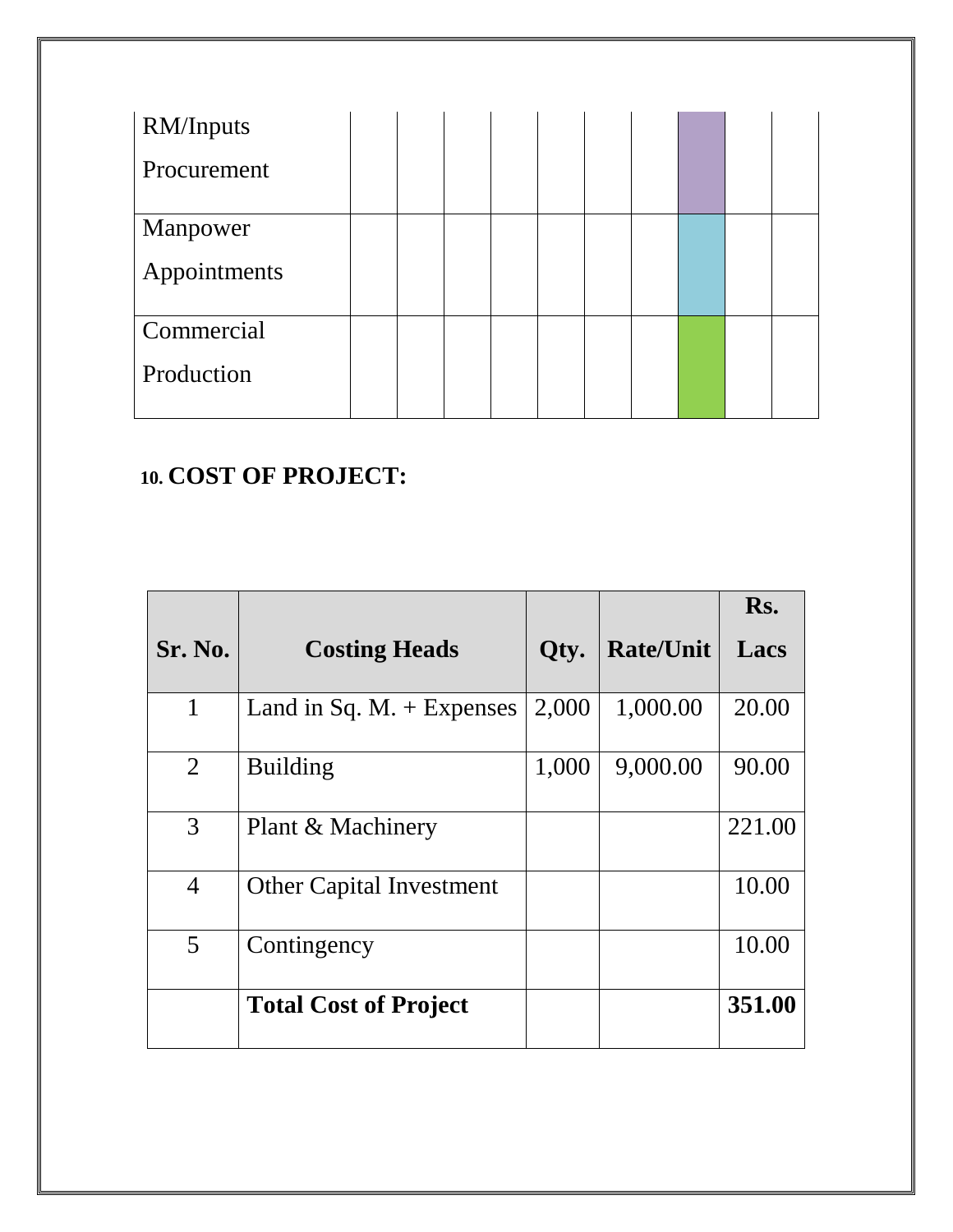## **11. MEANS OF FINANCE:**

| Sr.            |                          | Rs.    |
|----------------|--------------------------|--------|
| No.            | <b>Means Heads</b>       | Lakhs  |
| 1              | <b>Promoters Capital</b> | 87.75  |
| $\overline{2}$ | Term Loan                | 204.60 |
| 3              | <b>MFPI</b> Subsidy      | 50.00  |
| 4              | Unsecured                |        |
|                | Deposits                 | 8.65   |
|                | <b>Total Means of</b>    |        |
|                | <b>Finance</b>           | 351.00 |

# **12. WORKING CAPITAL CALCULATION:**

## **Calculation of Working Capital**

|                    | <b>Stock</b>  | <b>Value of</b> | <b>Promot</b> | <b>Promot</b> | <b>Bank</b>    |
|--------------------|---------------|-----------------|---------------|---------------|----------------|
|                    | <b>Period</b> | <b>Stock</b>    | er            | er            | <b>Borrowi</b> |
| <b>Particulars</b> | <b>Days</b>   | <b>Period</b>   | <b>Margin</b> | <b>Share</b>  | ngs            |
| Raw                |               |                 |               |               |                |
| Material           | 15            | 24.28           | 0.60          | 14.57         | 9.71           |
| Packing            |               |                 |               |               |                |
| Material           | 30            | 57.35           | 0.75          | 43.01         | 14.34          |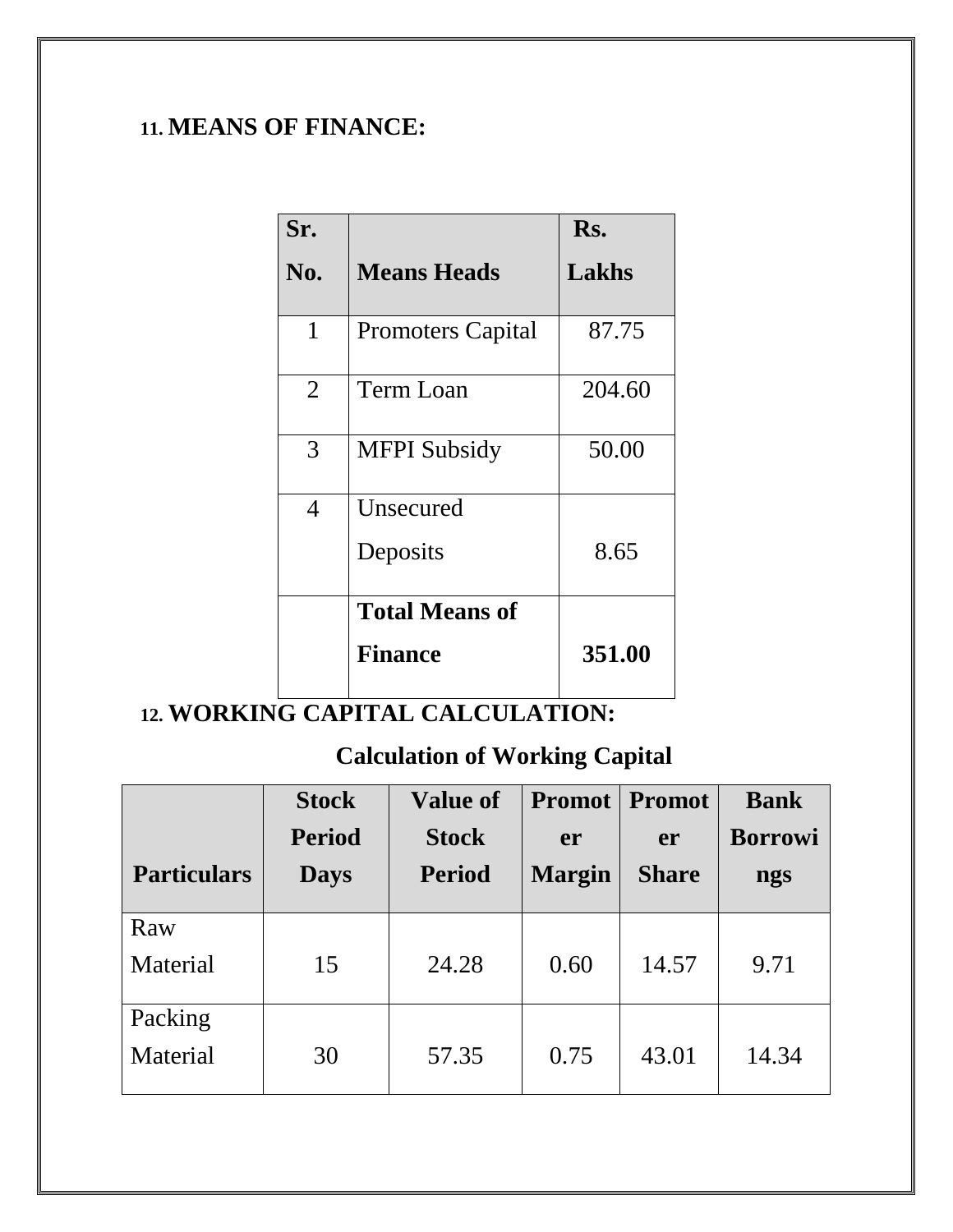| Work in       |    |       |      |        |       |
|---------------|----|-------|------|--------|-------|
| Process       | 3  | 15.93 | 0.40 | 6.37   | 9.56  |
| FP Stock      | 15 | 28.68 | 0.40 | 11.47  | 17.21 |
| <b>Bills</b>  |    |       |      |        |       |
| Receivable    | 15 | 28.68 | 0.40 | 11.47  | 17.21 |
| Working       |    |       |      |        |       |
| Expense       | 30 | 2.50  | 1.00 | 2.50   | 0.00  |
| <b>Total:</b> |    |       |      | 89.40  | 68.02 |
|               |    |       |      | Roundi |       |
|               |    |       |      | ng     | 70.00 |

# **13. LIST OF MACHINERY REQUIRED:**

| Sr.            |                                |      |
|----------------|--------------------------------|------|
| No.            | Equipment                      | Qty. |
| 1              | Dough Mixing Machine           |      |
| $\overline{2}$ | <b>Hydraulic Dough Crusher</b> |      |
| 3              | <b>Rotary Moulding</b>         |      |
|                | Machine                        | 1    |
| 4              | <b>Swivel Panner Web</b>       | 1    |
| 5              | Turbo Radiant Baking           |      |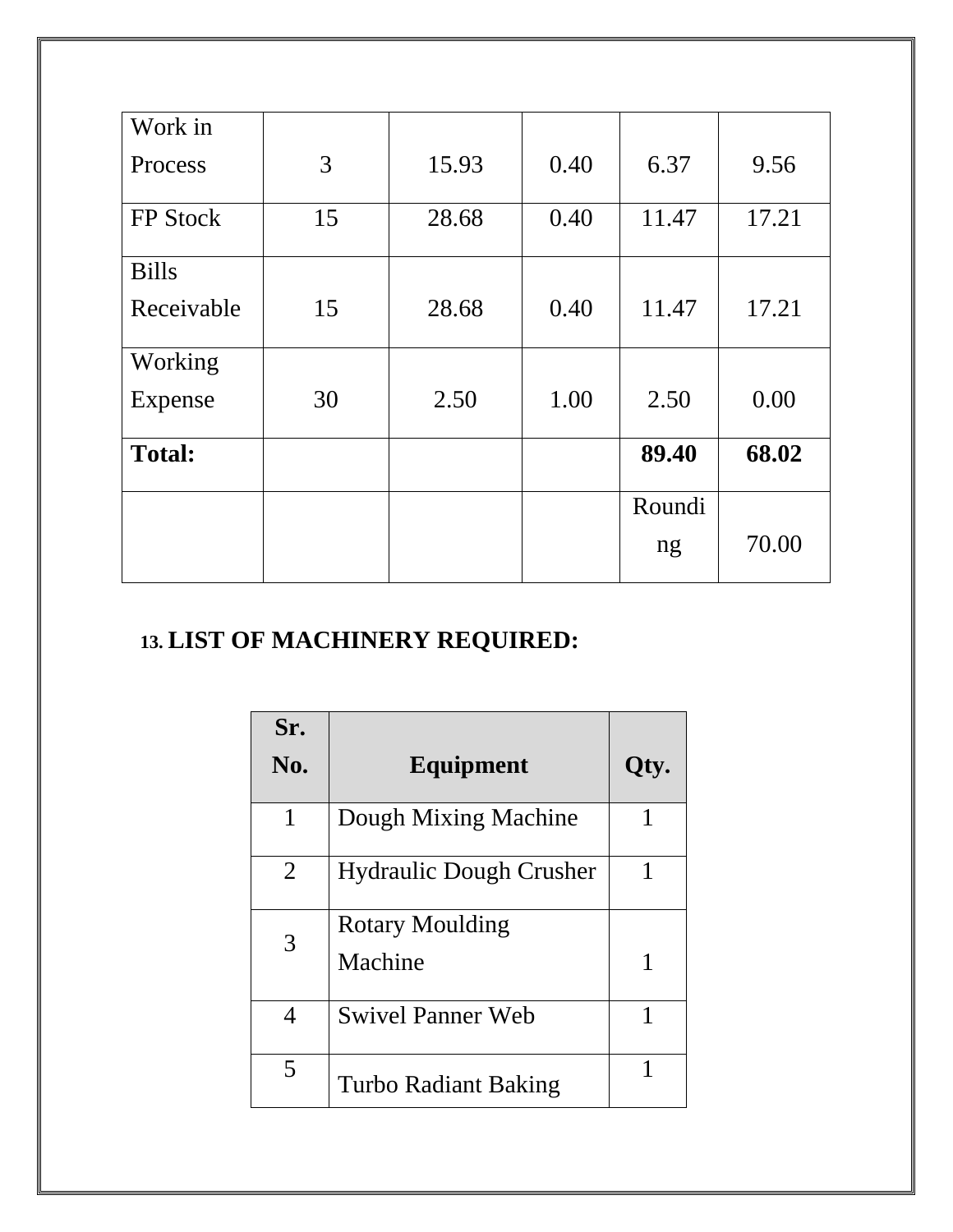|    | Oven                                 |                |
|----|--------------------------------------|----------------|
| 6  | <b>Stripper Unit</b>                 | 1              |
| 7  | <b>Cooling Conveyor</b>              | 1              |
| 8  | <b>Magnetic Stacker Unit</b>         | 1              |
| 9  | Packing Table                        | $\mathbf{1}$   |
| 10 | <b>Cream Biscuit Sandwich</b><br>m/c | $\mathbf{1}$   |
| 11 | <b>Planetary Cream Mixer</b>         | 1              |
| 12 | Dough Truck Unloader                 | $\mathbf{1}$   |
| 13 | <b>Horizontal Dough</b><br>Laminator | 1 lot          |
| 14 | <b>Rotary Cutting Unit</b>           | 1 lot          |
| 15 | <b>Inclined Feed Conveyor</b>        | $\mathbf{1}$   |
| 16 | Gauge Roll                           | 3              |
| 17 | Intermediate Web                     | $\overline{2}$ |
| 18 | Dough Relax Web $+$<br>Conveyor      | 1 lot          |
| 19 | <b>Rotary Cutting Machine</b>        | 1 lot          |
| 20 | Rotary Cutting Web +<br>conveyor     | 1 lot          |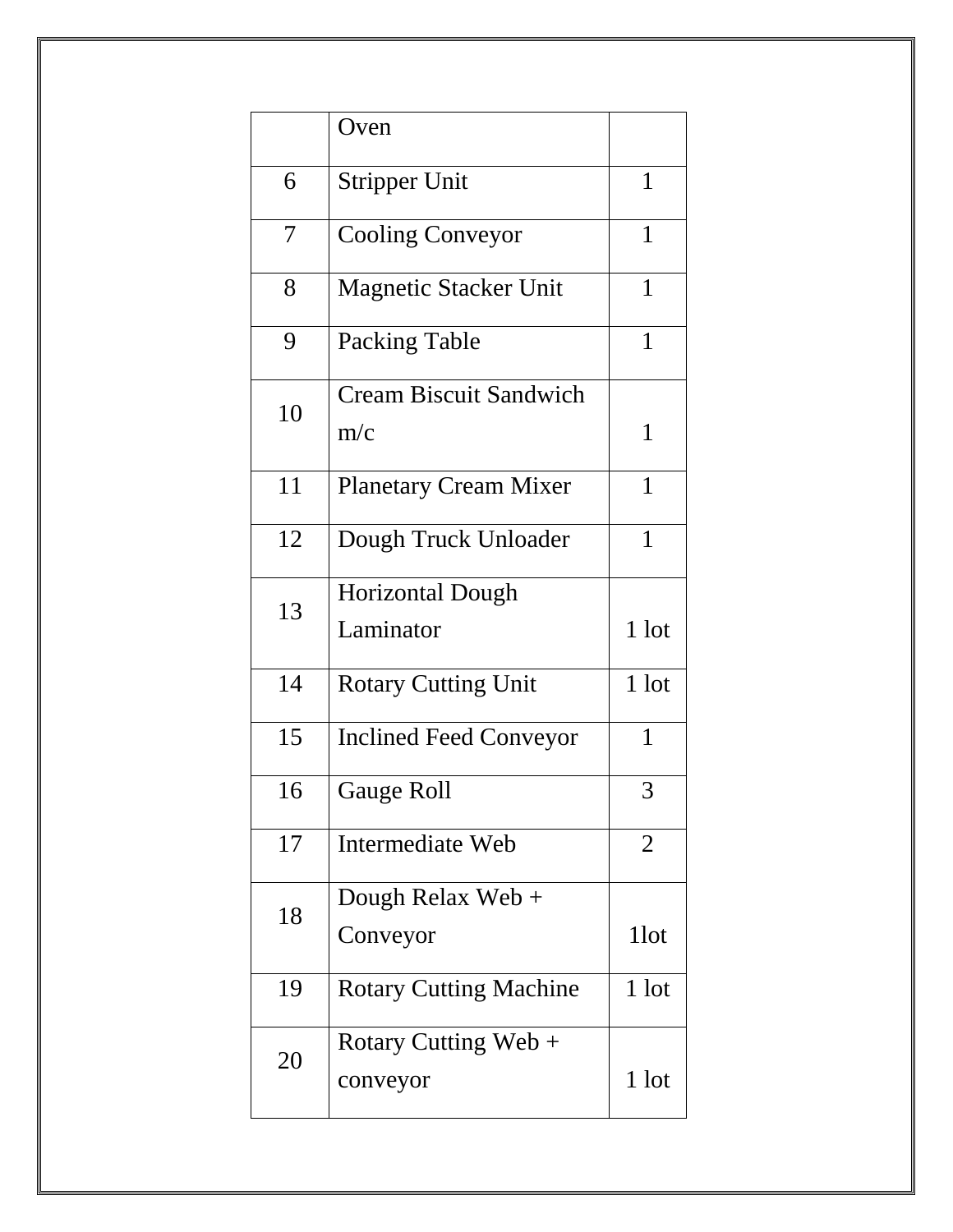| 21  | <b>Scrap Conveyor</b>         | 1     |
|-----|-------------------------------|-------|
| 22  | Milk Spray Unit               | 1     |
| Sr. |                               |       |
| No. | Equipment                     | Qty.  |
| 23  | Salt Sprinkler                | 1     |
| 24  | <b>SS Oil Spraying Unit</b>   | 1 lot |
| 25  | Packaging Machinery           | 4     |
| 26  | Utility & Misc.<br>Equipments | 1 Lot |

• Miranda Automation Private Limited

Plot No. R-632,

M. I. D. C., T. T. C. Industrial Area,

Rabale, Thane-Belapur Road

Navi Mumbai - 400701,

Maharashtra.

• MONGA STRAYFIELD PVT. LTD.

plot No. C-4, (RS) 22, MIDC,

BEHIND POST OFFICE, BHOSARI INDL. ESTATE,

Bhosari,

Maharashtra – 411026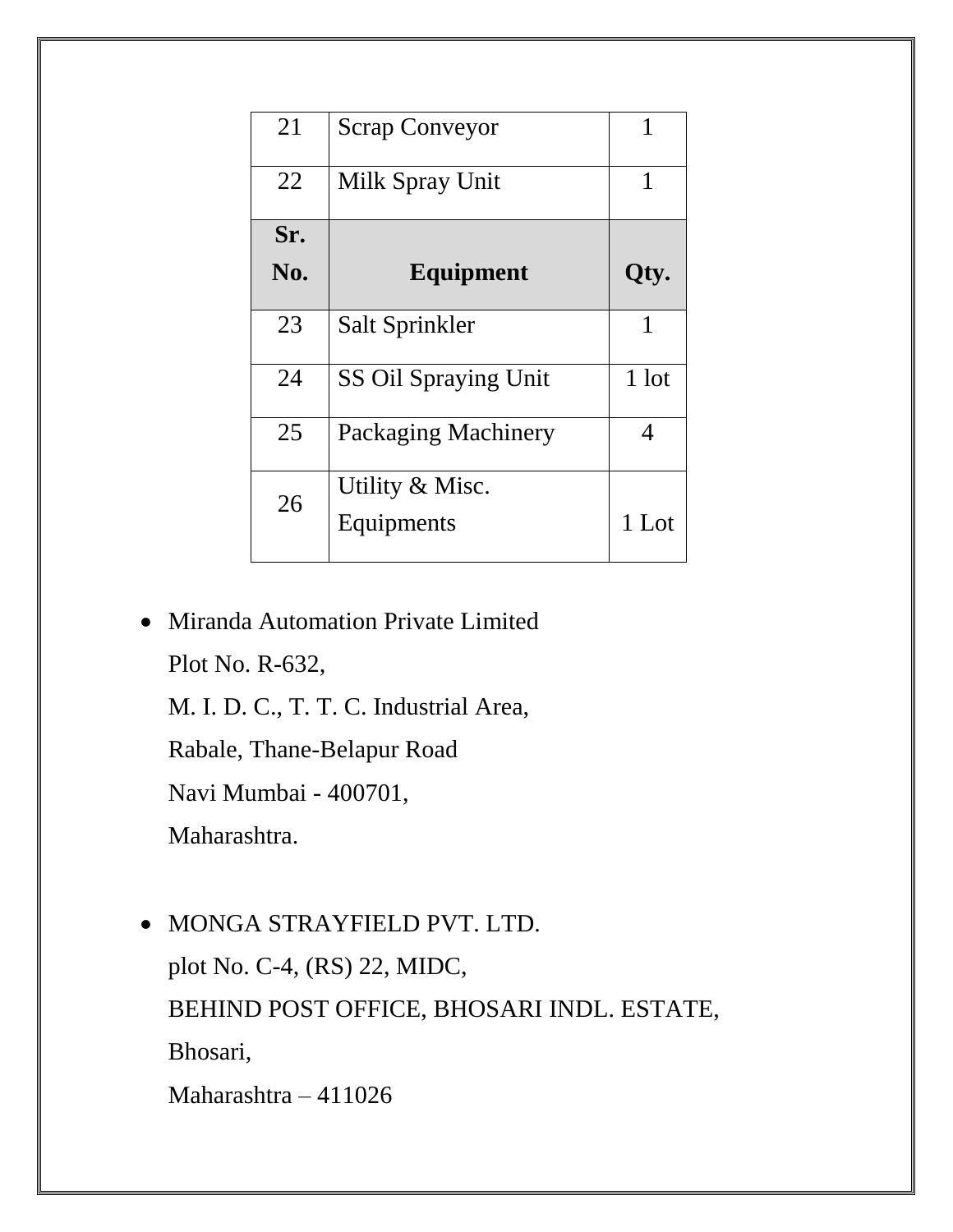## **14. PROFITABILITY CALCULATIONS:**

| Sr.<br>No.     | <b>Particulars</b>   | Year 1 | Year 2 | Year 3 | Year 4 | Year 5 |
|----------------|----------------------|--------|--------|--------|--------|--------|
| $\mathbf{A}$   | <b>Gross Sales</b>   | 1266.6 |        | 1628.5 | 1628.5 | 1628.5 |
|                |                      | 5      | 1447.6 | 5      | 5      | 5      |
|                | Less:                |        |        |        |        |        |
| $\mathbf{1}$   | <b>Raw Materials</b> | 339.96 | 388.53 | 437.10 | 437.10 | 437.10 |
|                |                      | 9      | 6      | 3      | 3      | 3      |
| $\overline{2}$ | Packing              | 401.45 | 458.80 | 516.15 | 516.15 | 516.15 |
|                | Material             | 7      | 8      | 9      | 9      | 9      |
| 3              | Fuel                 | 70.56  | 80.64  | 90.72  | 90.72  | 90.72  |
| $\overline{4}$ | Power                | 70.56  | 80.64  | 90.72  | 90.72  | 90.72  |
| 5              | Manpower             | 141.46 | 159.60 | 177.74 | 177.74 | 177.74 |
|                |                      | 86     | 56     | 26     | 26     | 26     |
| 6              | Depreciation         | 49.56  | 56.64  | 63.72  | 63.72  | 63.72  |
| $\overline{7}$ | Sundry               |        |        |        |        |        |
|                | Expenses             | 17.5   | 20     | 22.5   | 22.5   | 22.5   |
| 8              | Interest on Term     |        |        |        |        |        |
|                | Loan                 | 17.185 | 19.64  | 22.095 | 22.095 | 22.095 |
| 9              | Interest on WC       |        |        |        |        |        |
|                | Loan                 | 7.35   | 8.4    | 9.45   | 9.45   | 9.45   |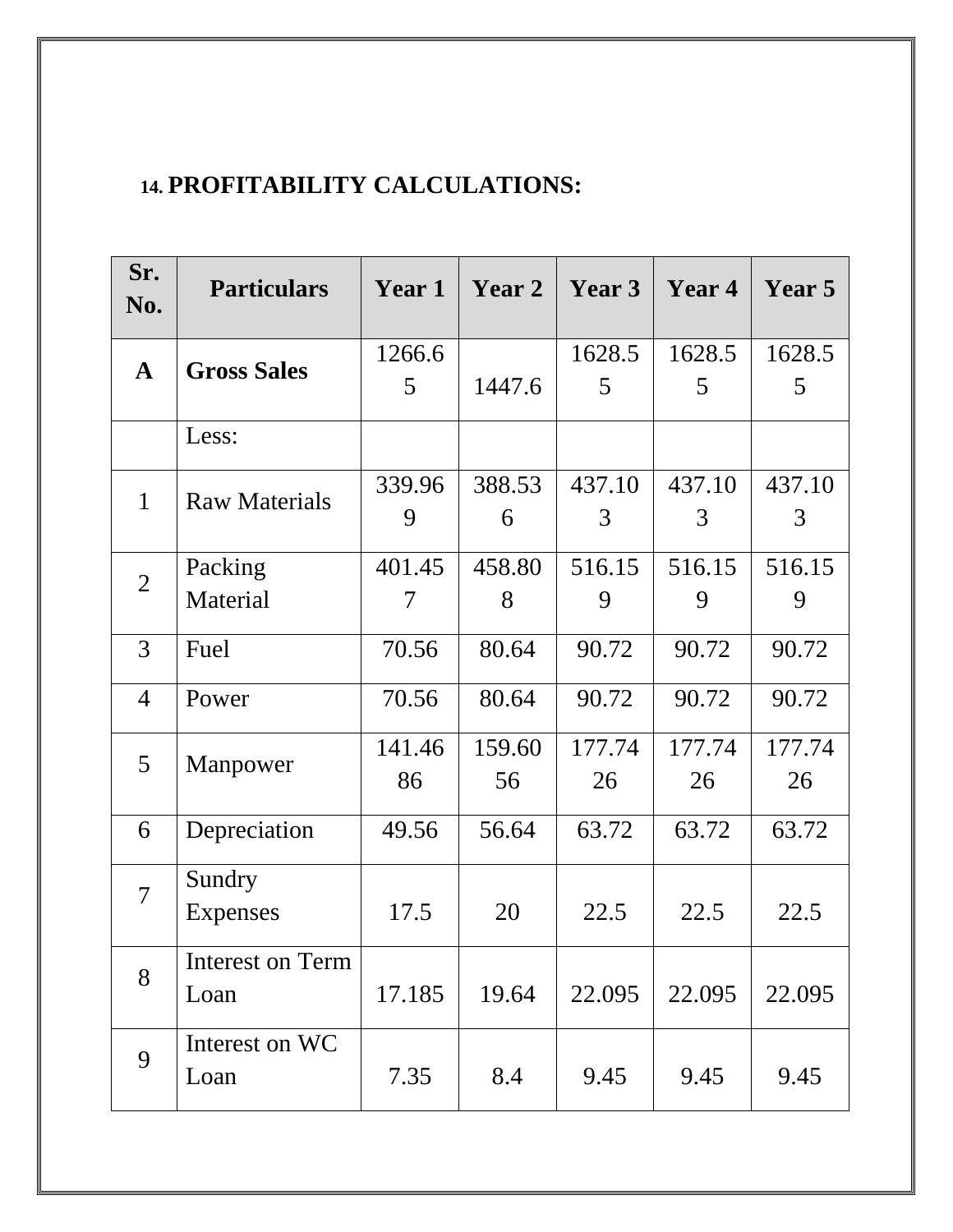| 10          | Repairs &<br>Maintenance | 14     | 16     | 18     | 18     | 18     |
|-------------|--------------------------|--------|--------|--------|--------|--------|
| B           | <b>Production</b>        | 1129.6 | 1288.9 | 1448.2 | 1448.2 | 1448.2 |
|             | <b>Cost</b>              | 1      |        |        |        |        |
| $\mathbf C$ | <b>Gross Profit</b>      | 137.04 | 158.69 | 180.34 | 180.34 | 180.34 |
|             | $(A-B):$                 | 04     | 04     | 04     | 04     | 04     |
|             |                          | 41.112 | 47.607 | 54.102 | 54.102 | 54.102 |
|             | Taxes @ 30%              | 12     | 12     | 12     | 12     | 12     |
|             | Net Profit               | 95.928 | 111.08 | 126.23 | 126.23 | 126.23 |
|             |                          | 28     | 33     | 83     | 83     | 83     |

The proposed unit will have the production capacity of 5 MT per day of various types of biscuits such as sweet cream and premier. The unit cost of power is taken at Rs. 8. The depreciation on building is taken at the rate of 5% whereas for plant and machinery it is at 10%.

The average sales price of Biscuits is taken at the rate of Rs. 105 per kg for proposed project.

## **15. BREAKEVEN ANALYSIS:**

**Financial Ratios**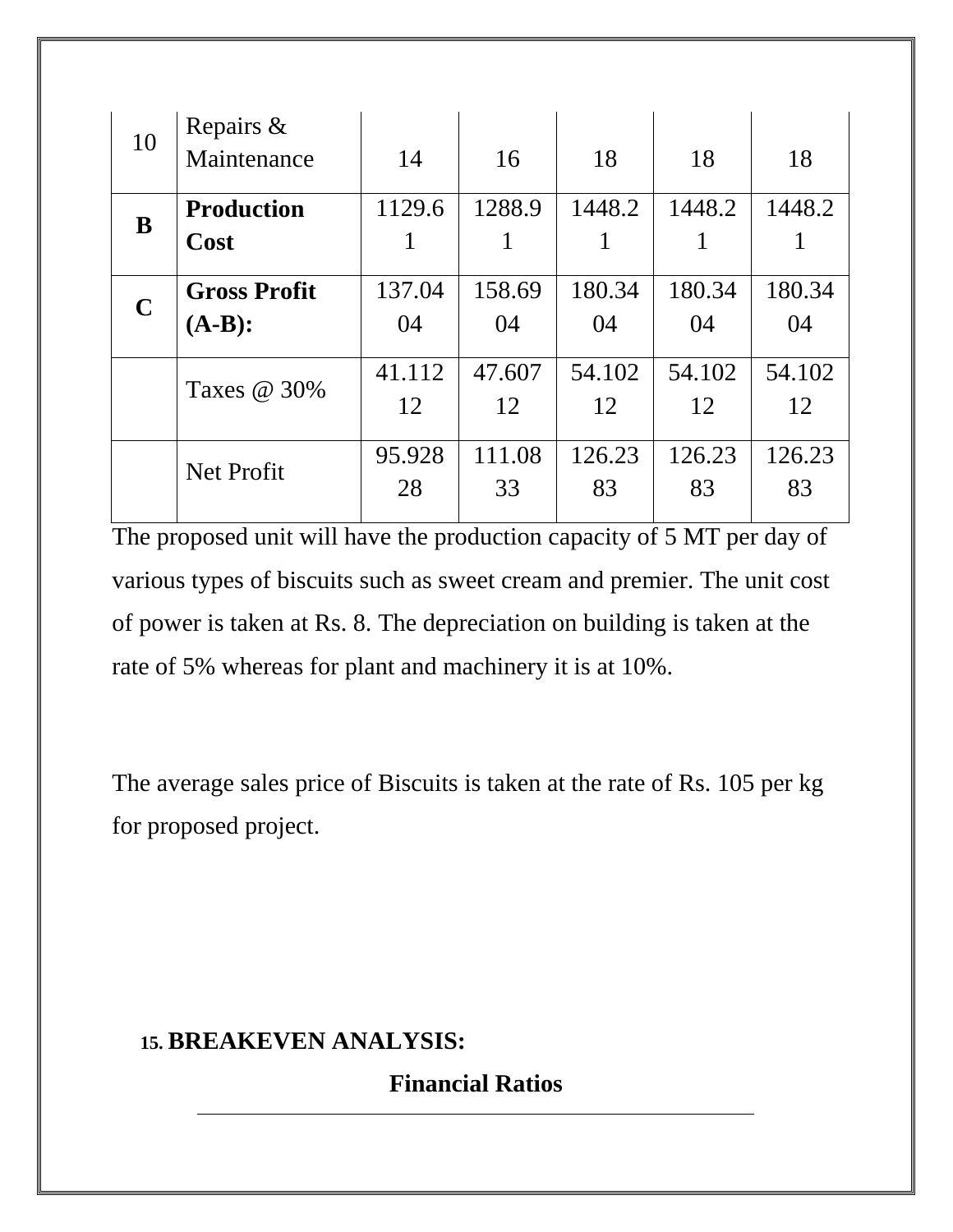| Sr.<br>No.   | <b>Particulars</b>                     |             | Rs. In<br>Lacs |
|--------------|----------------------------------------|-------------|----------------|
| $\mathbf{1}$ | Net Profit Per Year                    | sales - COP | 2.70           |
|              |                                        | NP x        |                |
| 2            | <b>Net Profit Ratio:</b>               | 100/sales   | 7.18           |
|              | Rate of Return On                      | NP x        |                |
| 3            | Invest.                                | 100/Invest. | 37.01          |
|              | <b>Annual Fixed</b>                    |             |                |
| 4            | Cost:                                  |             |                |
|              | Depreciation                           |             | 70.80          |
|              | <b>Interest</b>                        |             | 35.05          |
|              | 40% of Wages                           |             | 72.55          |
|              | Insurance                              |             | 10.00          |
| 5            | <b>Break Even Point</b>                |             |                |
|              | <b>Annual Fixed Cost</b>               |             |                |
|              | x100/                                  |             | 59.19          |
|              | <b>Annual Fixed Cost</b><br>$+$ Profit |             |                |

## **16. STATUTORY/ GOVERNMENT APPROVALS**

There is statutory requirement of FSSAI license for setting up of food processing industry. Moreover, MSME & GST registration, IEC Code for Export of end products and local authority clearance may be required for Shops and Establishment, for Fire and Safety requirement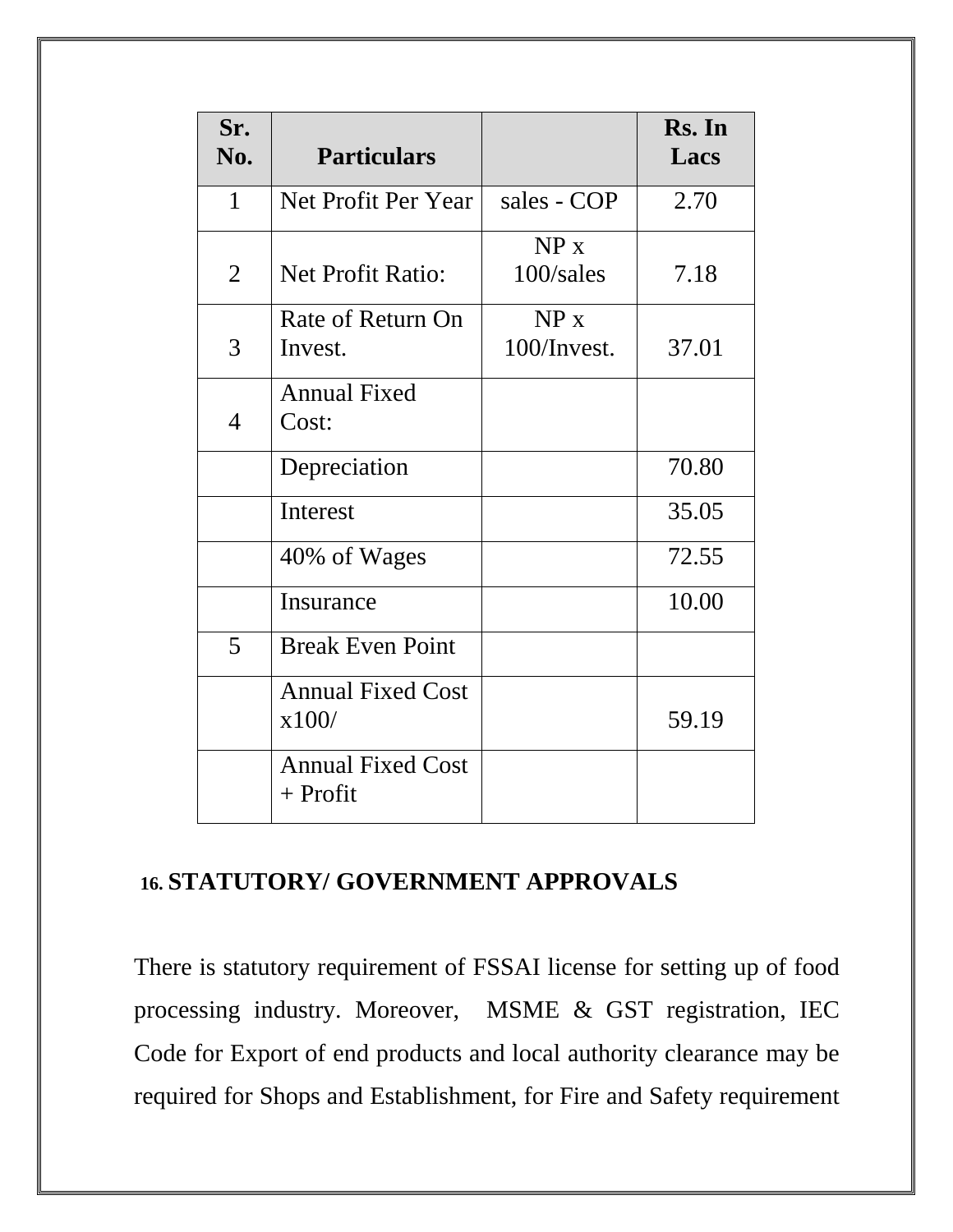and registration for ESI, PF and Labour laws may be required if applicable. Entrepreneur may contact State Pollution Control Board where ever it is applicable.

#### **17. BACKWARD AND FORWARD INTEGRATION**

Forward linkages can be established by introducing ready to eat snack foods and also bread making to cater the same distribution channel. Also after well establishment of the trade name, promoter may think of giving franchise to other entrepreneurs in the country.

#### **18. TRAINING CENTERS/COURSES**

For food processing industry training and short term courses are available at Indian Institute of Food Processing Technology, Thanjavur, Tamil Nadu and Central Food Technological Institute, Mysore. Udyamimitra portal ( link : [www.udyamimitra.in](http://www.udyamimitra.in/) ) can also be accessed for handholding services viz. application filling / project report preparation, EDP, financial Training, Skill Development, mentoring etc.

Entrepreneurship program helps to run business successfully is also available from Institutes like Entrepreneurship Development Institute of India (EDII) and its affiliates all over India.